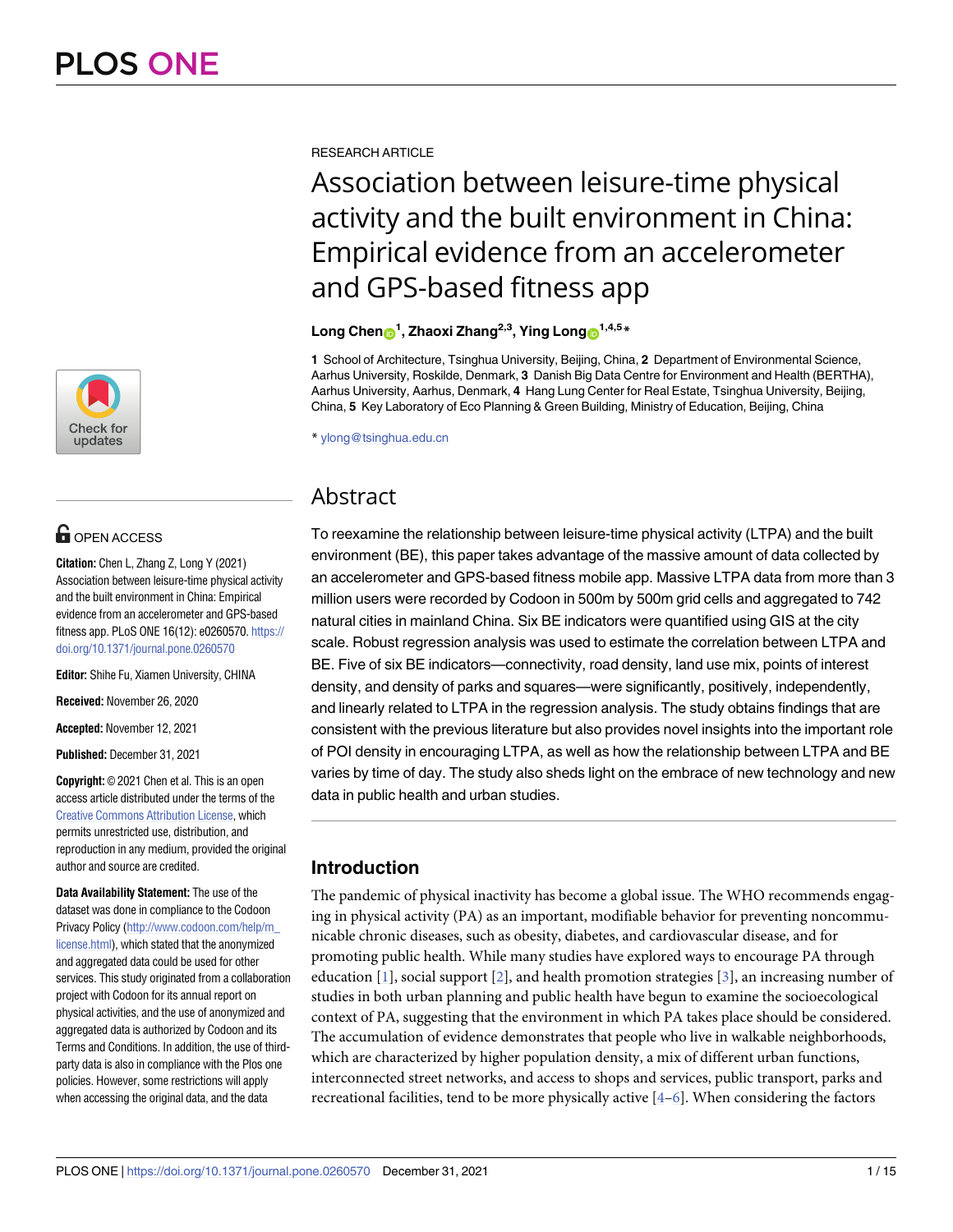<span id="page-1-0"></span>request should be addressed to Codoon [\(https://](https://www.codoon.com/) [www.codoon.com/](https://www.codoon.com/), E-mail: [support@codoon,](mailto:support@codoon,com) [com](mailto:support@codoon,com)).

**Funding:** (1) Supported by a grant from Beijing Outstanding Young Scientist Program (Grant No. JJWZYJH01201910003010), this funder had no role in study design, data collection and analysis, decision to publish, or preparation of the manuscript. (2) Supported by Beijing Nova Programme Interdisciplinary Cooperation Project (Grant No. Z191100001119017), this funder had no role in study design, data collection and analysis, decision to publish, or preparation of the manuscript.

**Competing interests:** The authors have declared that no competing interests exist.

that are associated with PA, knowing the built environment (BE) becomes essential, as it can be altered by evidence-based planning and design to encourage positive engagement in PA [\[7](#page-12-0)].

However, the existing evidence on the relationship between PA and BE remains limited. First, most existing literature are from Western countries and Latin America, such as studies in the U.S. [\[8](#page-12-0)], Australia [[9](#page-12-0)], and Brazil [\[10\]](#page-12-0); such focus lacks perspective from Asian cultural contexts and overlooks population heterogeneity. Second, due to the insufficiency of adminis-tration and labor in research, self-report measures are commonly used in assessing PA [[11](#page-12-0), [12\]](#page-12-0). For example, the International Physical Activity Questionnaire (IPAQ), which originated in Geneva in 1998, provides a set of preestablished questions that can be used internationally to obtain comparable estimates of PA and has become a widely accepted tool for PA assessment. The IPAQ collects PA data by asking participants to recall their vigorous and moderate activities during the last 7 days. However, this conventional method relies heavily on participants' motivation and input, thereby not only limiting the number and socioeconomic features of participants but also resulting in subjective bias that hampers accuracy.

Advancements in technology such as the development of low-cost sensors, wearable devices, cloud computing, and artificial intelligence enable the application of wearable accelerometers that offer advantages over self-reported measures of PA. Wearable accelerometers can record the intensity, rate, and duration of the activity, and their reliability and validity have already been extensively discussed and verified [\[13\]](#page-12-0). Although such advanced technologies improve the accuracy of observation, the high costs of wearable devices have usually resulted in smaller sample size, making it challenging to apply this method for a large-scale analysis [\[14\]](#page-12-0). Moreover, both the IPAQ and the wearable accelerometer have their own shortcomings. Nevertheless, the proliferation of smartphones is enabling massive and consecutive long-term tracking through applications that utilize smartphones' built-in GPS and accelerometers, such as fitness apps (MyFitnessPal, Codoon, JEFIT). It enables us to achieve a massive amount of data in human activities at much finer scales via data from fitness apps. Specifically, this paper takes advantage of the massive PA data at a fine scale that were collected by Codoon ([https://](https://www.codoon.com/) [www.codoon.com\)](https://www.codoon.com/), which is one of the top fitness apps in China, to reexamine the relationship between PA and BE. Using a sample of more than 3.79 million Codoon app users in Mainland China, which is the largest sample size (to our knowledge) for such research to date, this study empirically aggregated PA data to the city level (across 742 natural cities) to illuminate the massive measurement of PA in China and, further, examined the association between objectively quantified PA and BE.

### **Data and method**

#### **Unit of analysis**

In the existing literature, the association between PA and BE has mostly been discussed at the micro scale, such as the neighborhood [\[15–](#page-12-0)[18\]](#page-13-0) and grid cells [[4](#page-12-0)]. PA measurement and sample size are the main reasons that previous studies could only examine a limited number of individuals and their surroundings. Taking advantage of Codoon data for more than 3.7 million users, this study takes the redefined natural city [[19](#page-13-0)] as the unit of analysis to examine the correlation between PA and BE for a large-scale analysis. This study aims to examine how BE at the city scale may affect the average PA level, whereas existing studies focus on the influences of urban design at the neighborhood scale on individual participants.

The redefined natural city [[19](#page-13-0)] has geographic boundaries that are delineated by the density of points of interest (POI). Specifically, a natural city is defined as clusters of human settlements and activities, and it depicts the central urban regions whose boundaries are developing naturally instead of those outlined by administrative purposes. Compared with administrative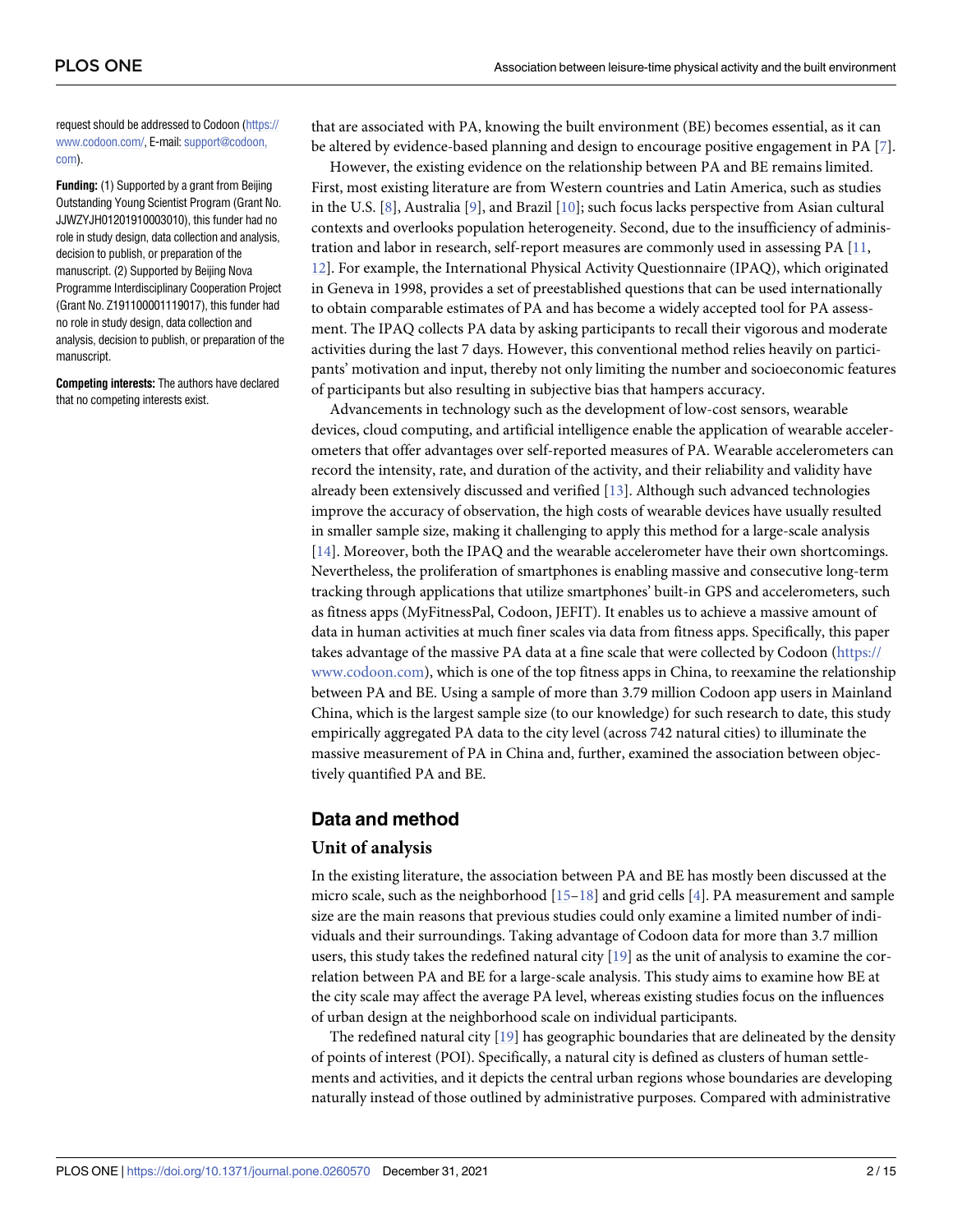<span id="page-2-0"></span>divisions, the natural city boundary excludes large areas of uninhabited land, such as forest, cropland and wasteland, which generally cause misrepresentation of the BE that may affect PA.

#### **Outcome variable**

This study implements the Codoon app to quantitatively and objectively measure PA for a large sample size at fine scale. Because fitness tracking is the main function of the Codoon app, this study classified the recorded PA data as leisure-time physical activity (LTPA) rather than transport-related physical activity (TRPA). The app enables users to monitor, record and share their LTPA, such as walking, hiking, jogging, cycling, and gym fitness activities. In accordance with the Privacy Policy ([www.codoon.com/help/m\\_license.html](http://www.codoon.com/help/m_license.html)), the users have authorized the app to collect personal information and activity logs, as well as the use of anonymized and aggregated data, which enables Codoon to construct a national database of 24-hour PA recorded by the GPS and accelerometer functions embedded in smartphones. Each time a Codoon app user finishes an activity (i.e., LTPA) logged in the app, the Codoon database generates an individual LTPA event that records the time and location of the activity, however, neither the duration nor the type of the activity will be recorded. Codoon then created a raster map of mainland China with 500 m by 500 m grid cells and calculated the total number of the individual LTPA events in each grid cell.

Before releasing the data, Codoon normalized the original LTPA data by defining the total amount of LTPA events in all grid cells as 1, and thus each cell was assigned with a scaleddown number that represents the ratios to the national total. In other words, the normalized data in each grid cell now represents a proxy of the LTPA level (frequency of LTPA recorded by Codoon app), which is comparable among all grid cells. In this study, we achieved the cross-sectional data that recorded the accumulated LTPA events from January to June in 2018 for each grid cell. The grid cells are then geographically aggregated to natural cities to generate the level of LTPA in each city, which was later calculated at per capita basis and used as the dependent variable of the regression models. The LTPA variable is then further classified into two sub-variables based on the time of the activities, as morning LTPA that records activity logs from 6 to 9 a.m., and night LTPA from 6 to 9 p.m. To better illustrate the LTPA data, we randomly selected a city to show how we aggregated the city level LTPA [\(Fig](#page-3-0) 1), where the level of LTPA in each cell is categorized using Jenks Natural Breaks.

For privacy reasons, Codoon users' basic demographic profiles were anonymized and aggregated at the national level to eliminate any identifying information. Notably, Codoon can only captures the LTPA data of its app users, and it is thus essential to examine these user profiles and evaluate whether the results from this study could be generalized to the general population. [Fig](#page-3-0) 2 compares the age compositions of Codoon users and the national population in 2018, showing that the majority (88.78%) of Codoon users are between ages 15 and 50, as children and elderly people have limited smartphone access. This result also indicates that the mean age of Codoon users is younger than that of the national population, so our study would target the younger generation, aged between 15 and 50. In this age range, the age compositions of Codoon users and the national population show similar distributions [\(Fig](#page-3-0) 2). Regarding the gender ratio, the percentages of male in Codoon users and national population are 51.2% and 51.1%, respectively, implying negligible bias from the Codoon data.

#### **Independent variables**

**BE indicators.** The development of geographic information systems (GIS) has enabled public health researchers to objectively quantify BE, especially for studies involving a larger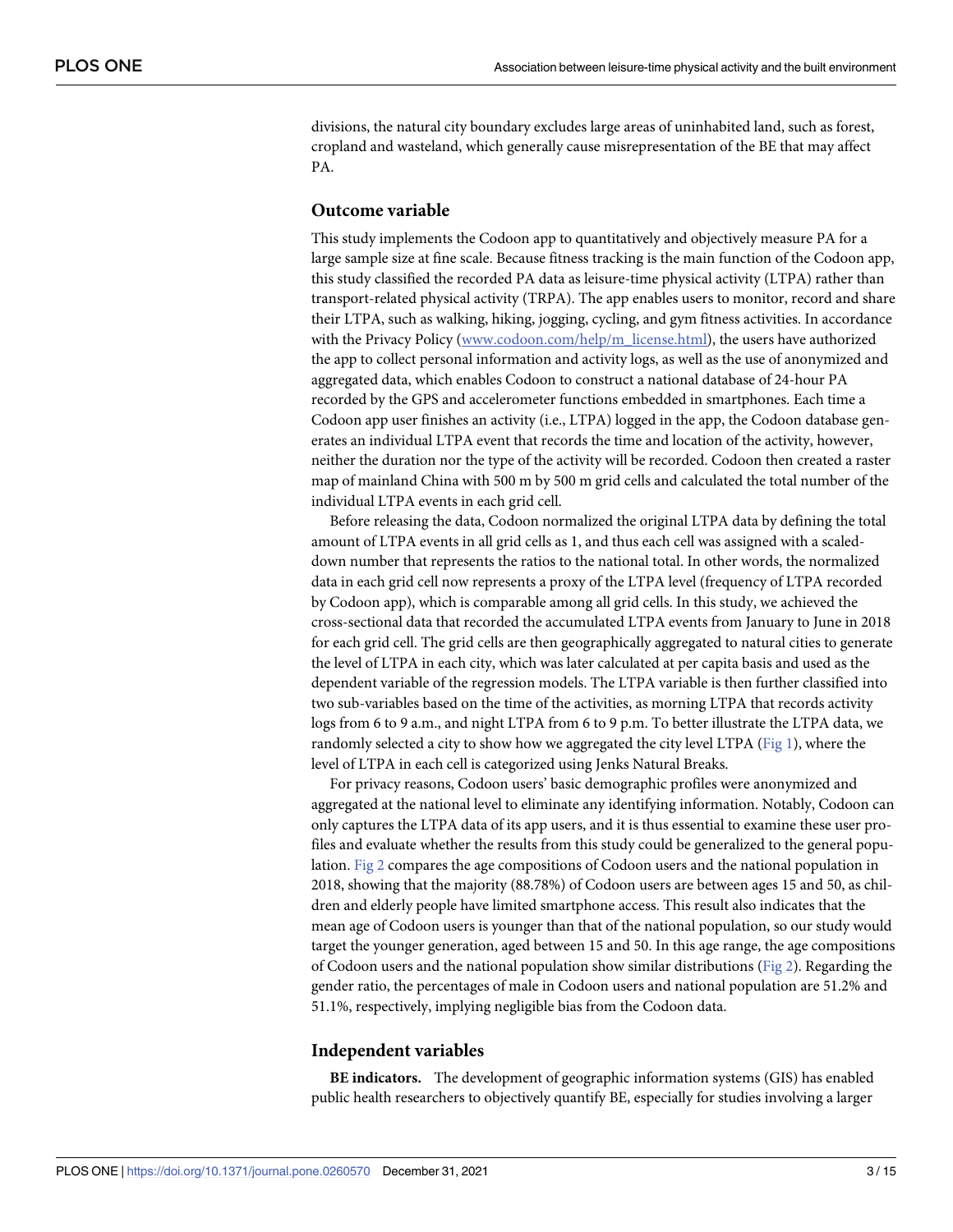<span id="page-3-0"></span>

**[Fig](#page-2-0) 1. An example of the LTPA data in Qingdao city.**

<https://doi.org/10.1371/journal.pone.0260570.g001>

geographic area. Unlike perceived environment measures, which refer to the self-report data on participants' perceptions of the BE, GIS approaches have become more widely used in studies linking BE with PA [\[16](#page-13-0), [20\]](#page-13-0). Frequently used variables in measuring BE with GIS data and tools include density  $[21, 22]$  $[21, 22]$  $[21, 22]$  $[21, 22]$  $[21, 22]$ , land use mix  $[4, 23]$  $[4, 23]$  $[4, 23]$ , accessibility of recreational facilities  $[15, 15]$  $[15, 15]$ [24\]](#page-13-0), and street patterns [[4](#page-12-0), [15](#page-12-0)]. In accordance with the existing literature, population density, land use mix, and connectivity remain the main BE indicators in this study. Among which, population density is calculated using the ambient population data from LandScan divided by the total land area of each city. The Entropy Index is used to calculate the land use mix, and 7 categories of POIs, including companies, education, governmental, park, residential, transportation and commercial were employed in the calculation, where higher level of Entropy mean





<https://doi.org/10.1371/journal.pone.0260570.g002>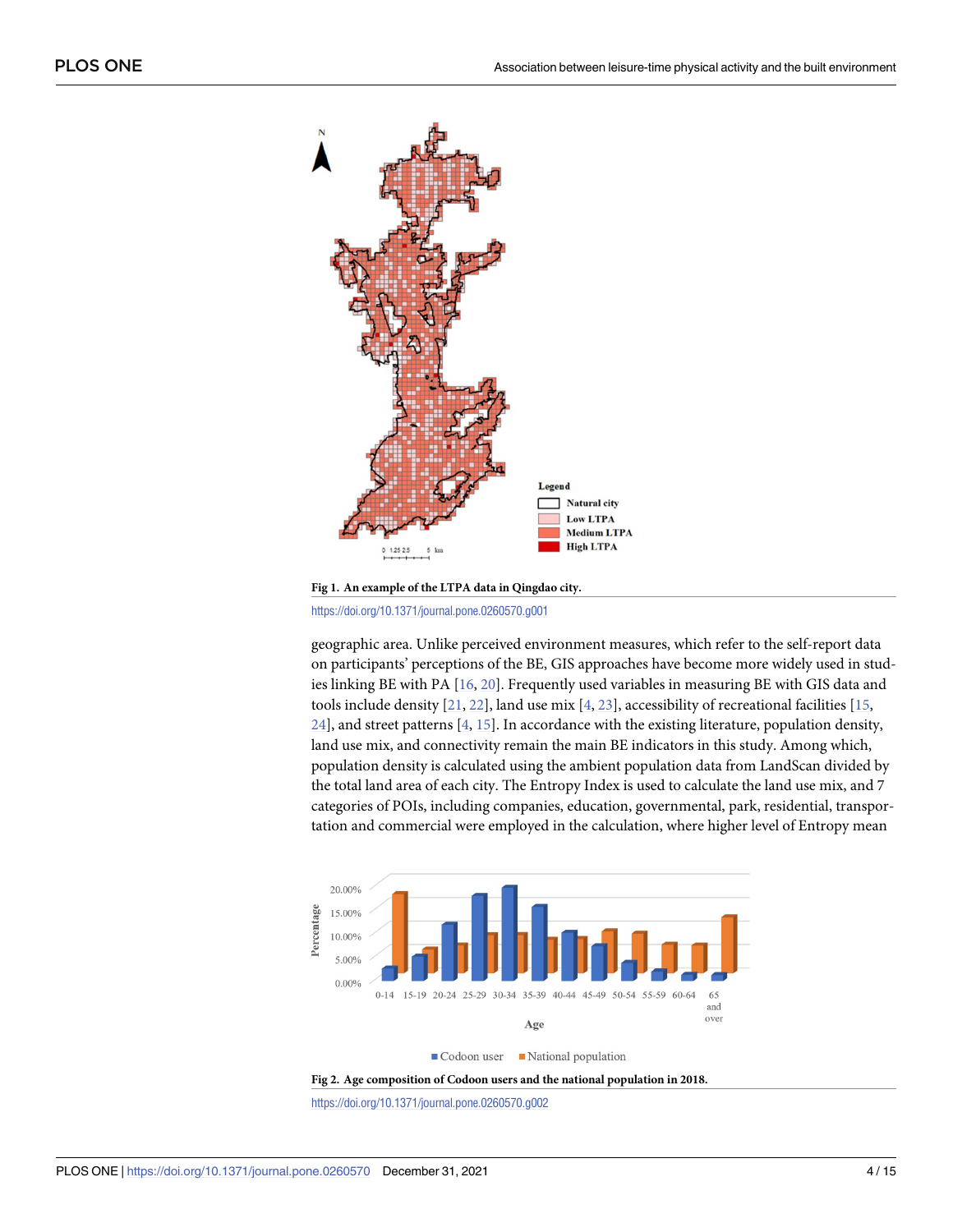<span id="page-4-0"></span>higher level of mix. Density of road junctions is selected as the representing variable for connectivity and is calculated as the number of junctions per sq. km. In addition to those, "POI density", "road density" and "density of parks and squares" are also included as BE indicators that affect LTPA. We identified a few studies in the literature that have examined these correlations, such has how POI density increases urban vibrancy, and in turn attracts outdoor activities in general  $[25, 26]$  $[25, 26]$  $[25, 26]$  $[25, 26]$  $[25, 26]$ , and how urban street  $[27, 28]$  $[27, 28]$  $[27, 28]$  and parks  $[29, 30]$  $[29, 30]$  $[29, 30]$  act as the primary venues for the LTPA.

**Control variables.** Sociodemographic characteristics, neighborhood attributes, and weather conditions are included as the control variables, based on existing studies [[15](#page-12-0)[–18\]](#page-13-0) and our systematic thinking. Table 1 lists all the variables introduced.

A list of descriptive statistics of all the variables for 742 cities in the analysis is provided in [Table](#page-5-0) 2.

**Analysis.** Since the LTPA data collected by Codoon have time and location stamps to indicate when and where the activities happened, this study analyzes the features of the temporal and spatial distribution of the LTPA data and links the results with the BE variables to identify the potential influencing factors that could encourage or discourage the PA level. Each grid cell in our data has eight attributes indicating LTPA in eight time slots, divided evenly from 0:00 to 24:00, so we adopted time clustering based on the K-means algorithm in SPSS to identify the temporal feature. Regression analysis was conducted in SPSS to model the relationship between LTPA and BE variables to examine the effects of urban spatial characteristics. The results of the cluster analysis show that the periods between 6:00–9:00 and 18:00–21:00

| Name                         | Description                                       | Year<br>Data source                               |                 |
|------------------------------|---------------------------------------------------|---------------------------------------------------|-----------------|
| Dependent variable           |                                                   |                                                   |                 |
| <b>LTPA</b>                  | Level of LTPA at per capita basis in each city    | Codoon app                                        | 2018            |
| <b>Independent variables</b> |                                                   |                                                   |                 |
| Population density           | Number of ambient population per sq. km.          | LandScan                                          | 2016            |
| POI density                  | Number of POI per sq. km.                         | Gaode Map                                         | 2016            |
| Land use mix                 | Entropy index of POI.                             | Gaode Map                                         | 2016            |
| Connectivity                 | Number of road junctions per sq. km.              | Gaode Map                                         | 2016            |
| Road density                 | Length of primary and secondary roads per sq. km. | Gaode Map                                         | 2016            |
| Parks and squares            | Area of parks and squares per sq. km.             | Areas of Interest product based on<br>Gaode Map   | 2019            |
| <b>Control variables</b>     |                                                   |                                                   |                 |
| Total population             | Total number of ambient population                | LandScan                                          | 2016            |
| Density of stadium           | Number of stadiums per sq. km.                    | Areas of Interest product based on<br>Gaode Map   | 2019            |
| Gender                       | Percent of male population (%)                    | China City Statistical Yearbook                   | 2018            |
| Age group                    | Percent of population with age 65 and older       | China City Statistical Yearbook                   | 2018            |
| GDP per capita               | GDP per capita (yuan)                             | China City Statistical Yearbook                   | 2018            |
| Air quality                  | Average PM 2.5 concentration $(ug/m^3)$           | China National Environmental<br>Monitoring Centre | 2018.01-2018.06 |
| Wind                         | Average wind speed $(0.1m/s)$                     | National Meteorological Information<br>Center     | 2018.01-2018.06 |
| Temperature                  | Average air temperature $(0.1^{\circ}C)$          | National Meteorological Information<br>Center     | 2018.01-2018.06 |
| Humidity                     | Average relative humidity (%)                     | National Meteorological Information<br>Center     | 2018.01-2018.06 |
| Night light density          | Number of night light pixels per sq. km.          | Luojia 1-01 nighttime light                       | 2018            |

**Table 1. A full list of dependent and independent variables.**

<https://doi.org/10.1371/journal.pone.0260570.t001>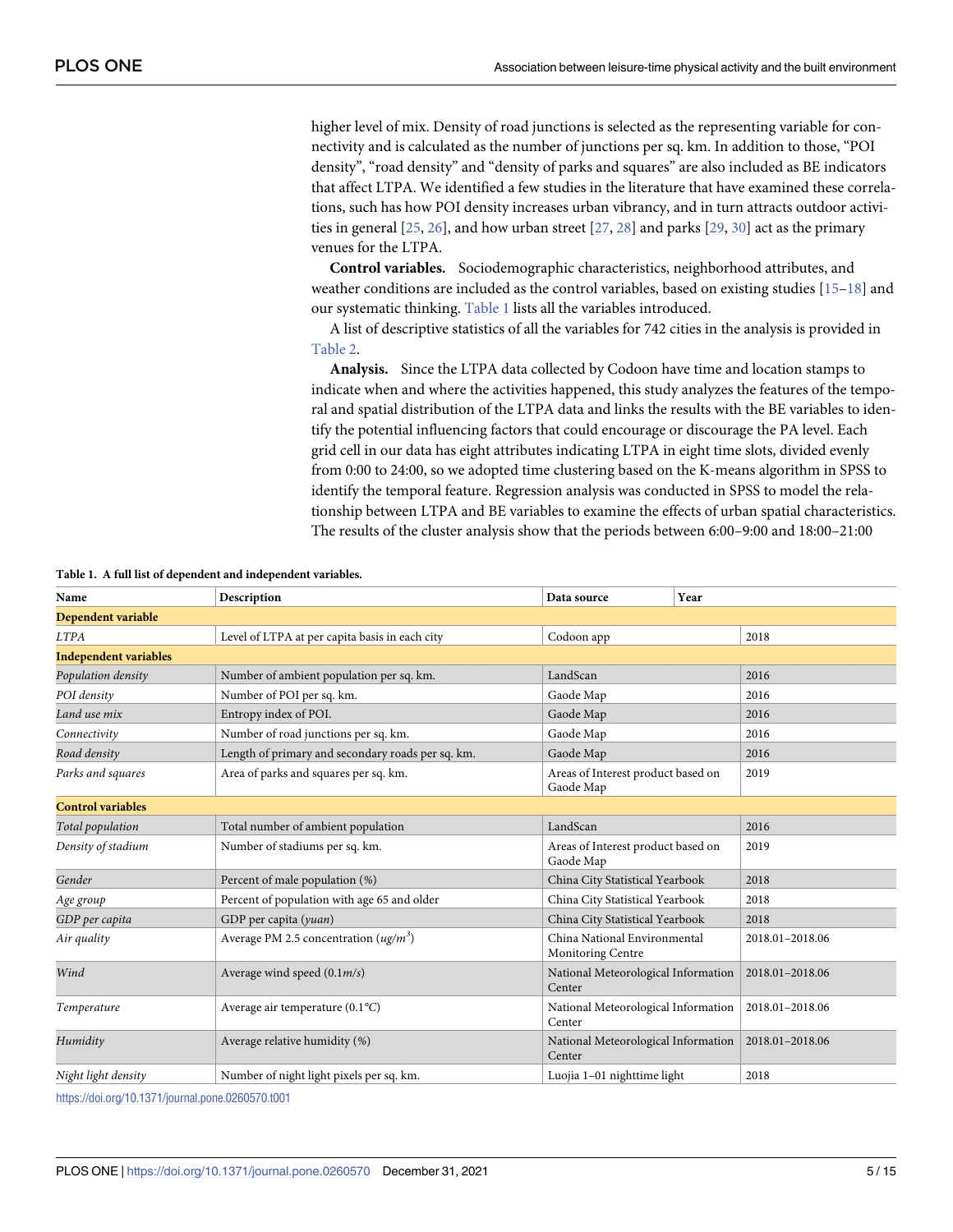| Variable            | Mean     | Std. Dev. | Min              | Max      |
|---------------------|----------|-----------|------------------|----------|
| All day LTPA        | 34.480   | 53.399    | 0.174            | 620.787  |
| Morning LTPA        | 9.666    | 16.371    | 0.046            | 317.622  |
| Night LTPA          | 4.07     | 7.769     | 0.025            | 102.594  |
| Population density  | 5404.254 | 3343.576  | 140.818          | 31010.76 |
| Connectivity        | 25.394   | 13.77     | 4.191            | 176.541  |
| Road density        | 5716.766 | 2101.517  | 1127.795         | 32598.88 |
| POI density         | 87.938   | 125.463   | 4.926            | 1160.976 |
| Land use mix        | 0.348    | 0.089     | 0.062            | 0.557    |
| Parks and squares   | 0.018    | 0.034     | $\mathbf{0}$     | 0.471    |
| Density of stadium  | 0.321    | 0.302     | $\boldsymbol{0}$ | 2.656    |
| Total population    | 357792   | 1536421   | 477              | 29719252 |
| Gender              | 0.51     | 0.008     | 0.473            | 0.542    |
| Age group           | 0.093    | 0.019     | 0.018            | 0.165    |
| GDP per capita      | 83413.66 | 37861.79  | 23855            | 218837.3 |
| Air quality         | 4.289    | 0.884     | 1.94             | 6.94     |
| Wind                | 2.249    | 0.702     | 0.927            | 6.618    |
| Temperature         | 13.624   | 3.472     | 0.091            | 24.858   |
| Humidity            | 64.973   | 12.046    | 29.812           | 85.265   |
| Night light density | 1576733  | 773133    | $\mathbf{0}$     | 9909563  |

<span id="page-5-0"></span>**[Table](#page-4-0) 2. Descriptive statistics of all the variables in the regression models.**

<https://doi.org/10.1371/journal.pone.0260570.t002>

have significant clustering characteristics. While acknowledging the temporal pattern of LTPA, this study specifically examined the correlations between LTPA and BE in three different time periods: all day LTPA from 0:00 to 24:00, morning LTPA from 6:00 to 9:00, and night LTPA from 18:00 to 21:00.

The pairwise correlations were first calculated between the key variables before adding them into the regression models. The results shown in [Table](#page-6-0) 3 indicates potential associations between LTPA and BE variables. For example, population density is found to be negatively correlated with all LTPA variables, while density of parks and squares are showing significant but positive coefficients. However, such correlations need to be further examined in the regression models when all other variables are co-existed.

A regression model is established with LTPA as the dependent variable, while BE indicators and other potential influencing factors as the independent variables.

*LTPA* =  $\beta_1$   $*$  *Population density* +  $\beta_2$   $*$  *POI density* +  $\beta_3$   $*$  *Connectivity* +  $\beta_4$   $*$  *Land use mix*  $\beta_5 *$  *Road density*  $+\beta_6 *$  *Park and square*  $+\beta_7 *$  *Density of stadium*  $+\beta_8$  $*$  *Total population* +  $\beta_9 *$  *Gender* +  $\beta_{10} *$  *Age group* +  $\beta_{11} *$  *GDP per capita* +  $\beta_{12}$  $*$  *Air quality* +  $\beta_{13}$   $*$  *Wind* +  $\beta_{14}$   $*$  *Temperature* +  $\beta_{15}$   $*$  *Humidity* +  $\beta_{16}$  $*$  *Night light density* +  $\varepsilon$ 

where *β<sup>i</sup>* refers to the coefficients of the independent BE variables and control variables, and *ε* is the random disturbance term.

Robust regression has been conducted in Stata to examine the correlations between LTPA and BE variables. Robust regression is an alternative form of regression analysis designed to overcome some limitations of the widely used ordinary least squares (OLS), such as the outliers in data and thus is widely used in social science. In this paper, we employed the least median of square (LMS) method, which requires the estimator to yield the smallest value for the median of squared residuals computed for the entire data set.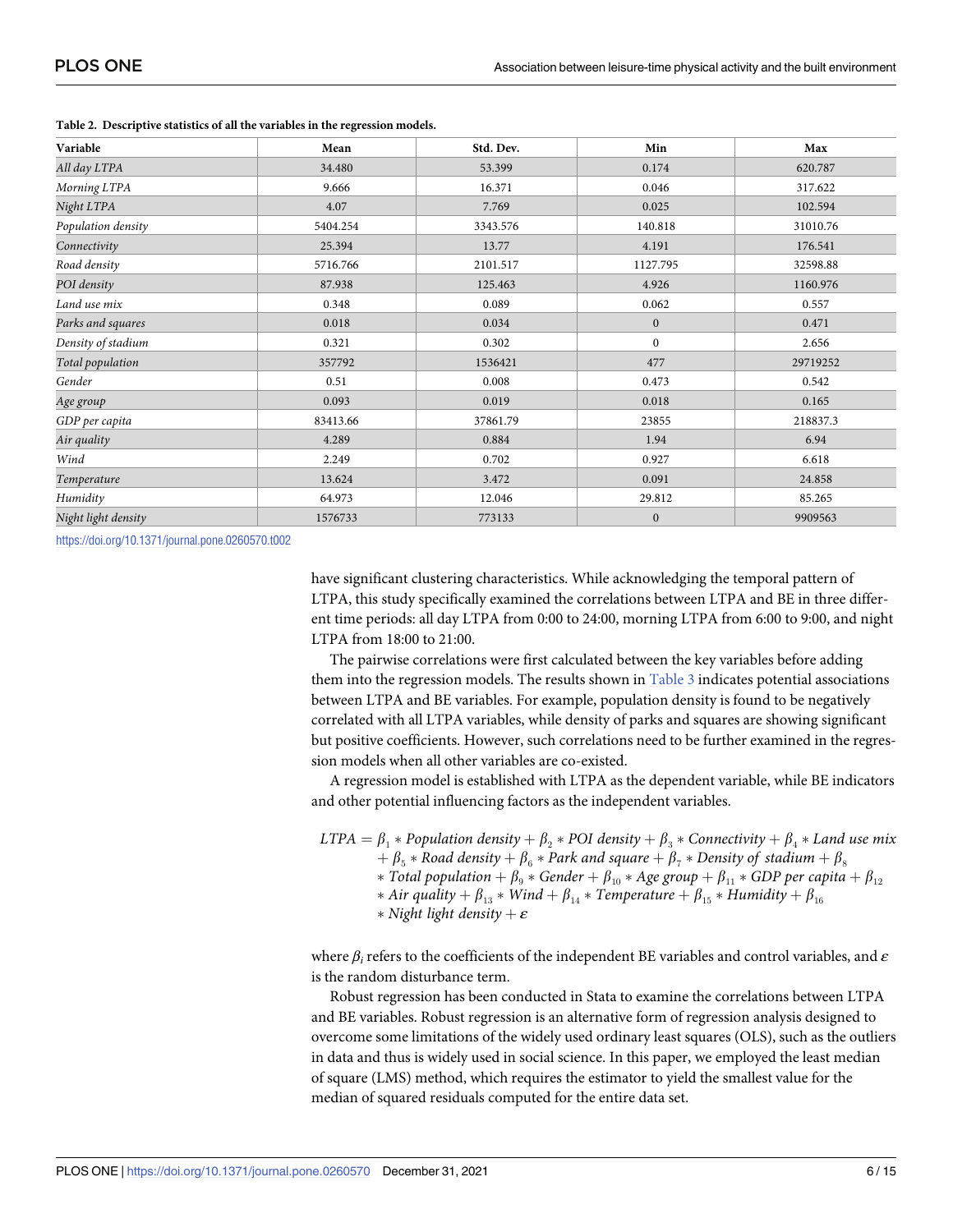| Variables           | All day LTPA | <b>Morning LTPA</b> | <b>Night LTPA</b> |  |
|---------------------|--------------|---------------------|-------------------|--|
| Population density  | $-0.4522***$ | $-0.4069***$        | $-0.3824***$      |  |
| POI density         | $-0.0984***$ | $-0.0136$           | $-0.1012***$      |  |
| Connectivity        | $-0.0073$    | $-0.0021$           | $0.0679*$         |  |
| Land use mix        | $0.0994***$  | 0.0592              | $0.0975***$       |  |
| Road density        | 0.0281       | 0.0514              | $0.0709*$         |  |
| Park and square     | $0.0772**$   | $0.0878**$          | $0.0997***$       |  |
| Density of stadium  | $-0.0471$    | 0.0231              | $-0.0616*$        |  |
| Total population    | $-0.2793***$ | $-0.2743***$        | $-0.1817***$      |  |
| Gender              | $-0.0774**$  | $-0.0701*$          | $-0.0285$         |  |
| Age group           | $0.1353***$  | $0.1022***$         | $0.1266***$       |  |
| GDP per capita      | $-0.0378$    | $-0.1101***$        | 0.0339            |  |
| Air quality         | $0.0646*$    | $0.0929**$          | 0.016             |  |
| Wind                | $-0.0019$    | $-0.0437$           | 0.0189            |  |
| Temperature         | $-0.0941*$   | $-0.1173***$        | $-0.0544$         |  |
| Humidity            | $-0.0507$    | $-0.1050***$        | $-0.0012$         |  |
| Night light density | $0.0737**$   | $0.0710*$           | $0.1227***$       |  |

<span id="page-6-0"></span>**[Table](#page-5-0) 3. The pairwise correlations between LTPA and influencing variables.**

��� p*<*0.01

�� p*<*0.05

� p*<*0.1.

<https://doi.org/10.1371/journal.pone.0260570.t003>

The dependent variable, the independent BE variables, including population density, POI density, connectivity, road density and density of parks and squares, as well as some control variables, including total population, density of stadium, and GDP per capita were first taken the natural logarithm to make the data more normally distributed. Also, by doing so, the natural log transformation simplifies the interpretation of the resulting coefficients for BE variables. For example, we can tell the percentage change in LTPA for a fixed percentage change in the BE variable, such as a 10% increase in population density, rather than how many more people per sq. km.

#### **Results**

Three models were established and regressed, and Tables [4](#page-7-0) and [5](#page-8-0) below list the results. In all three models, the BE variables were taken as natural logarithms to normalize the data distribution and to create interpretations with real-world meanings.

The results from Tables [4](#page-7-0) and [5](#page-8-0) show that road density, density of parks and squares, and land use mix are positively associated with LTPA in all models. Additionally, connectivity shows positive coefficients with LTPA in the models of all day and night LTPA but is nonsignificant in the morning time, while POI density only shows positive results in the morning LTPA model. Remarkably, population density is the only variable that presents negative but significant coefficients in all models, indicating that cities with higher population density are associated with a lower frequency of LTPA per capita recorded by the Codoon app. Therefore, the results of the regression model demonstrate vital enabling factors to enhance LTPA: higher connectivity, more open space, lower crowdedness and higher urban vitality.

#### **Higher connectivity**

The density of junctions and roads are widely used indicators in describing the connectivity of a road network. In this study, road density is significantly associated with per capita LTPA in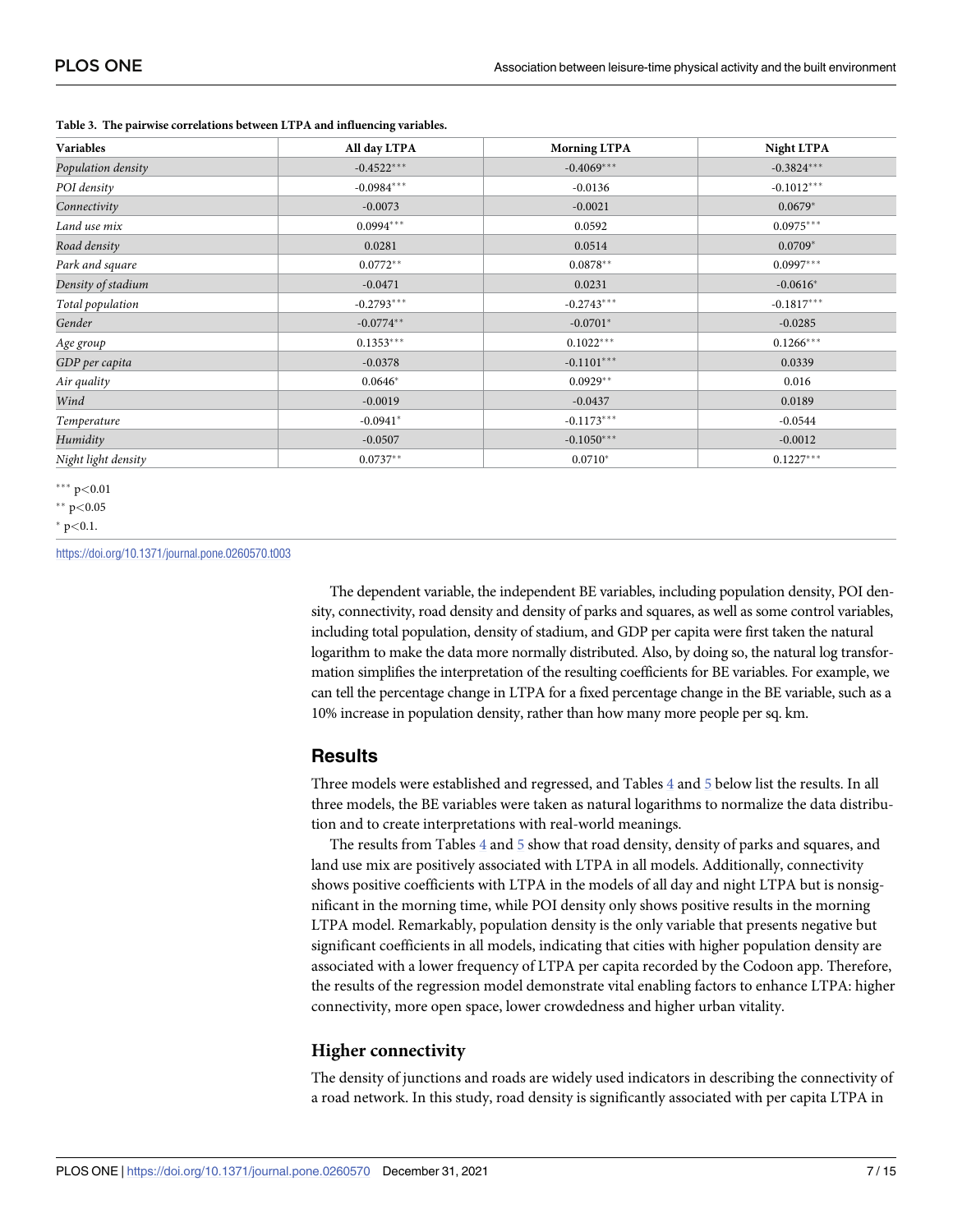| Variables          | All day LTPA   |           |                          |  |
|--------------------|----------------|-----------|--------------------------|--|
|                    | Coefficient    | Beta      | 95% CI                   |  |
| Connectivity       | $0.1491**$     | 0.0930    | (0.00, 0.29)             |  |
|                    | (0.0738)       |           |                          |  |
| Population density | $-0.7873***$   | $-0.6408$ | $(-0.94 - 0.63)$         |  |
|                    | (0.0780)       |           |                          |  |
| Road density       | $0.2084*$      | 0.0822    | $(-0.01, 0.43)$          |  |
|                    | (0.1142)       |           |                          |  |
| POI density        | 0.0201         | 0.0256    | $(-0.09, 0.13)$          |  |
|                    | (0.0568)       |           |                          |  |
| Land use mix       | $1.0520*$      | 0.1089    | $(-0.11, 2.11)$          |  |
|                    | (0.5403)       |           |                          |  |
| Park and square    | $0.0624***$    | 0.0938    | (0.02, 0.11)             |  |
|                    | (0.0229)       |           |                          |  |
| Total population   | $0.0878***$    | 0.1617    | (0.02, 0.15)             |  |
|                    | (0.0336)       |           |                          |  |
| Density of stadium | $-0.0038$      | $-0.0034$ | $(-0.12, 0.11)$          |  |
|                    | (0.0587)       |           |                          |  |
| Percent male       | 6.3231         | 0.0605    | $(-2.59, 15.23)$         |  |
|                    | (4.5390)       |           |                          |  |
| Age 65 and older   | $7.9265***$    | 0.1711    | (3.27, 12.57)            |  |
|                    | (2.3744)       |           |                          |  |
| GDP per capita     | $-3.51e-06***$ | $-0.1547$ | $(-5.54e-06, -1.47e-06)$ |  |
|                    | $(1.04e-06)$   |           |                          |  |
| Air quality        | 0.0210         | 0.0217    | $(-0.06, 0.10)$          |  |
|                    | (0.0424)       |           |                          |  |
| Wind               | $-0.0043$      | $-0.0353$ | $(-0.01, 0.00)$          |  |
|                    | (0.0039)       |           |                          |  |
| Temperature        | $-0.0024*$     | $-0.0979$ | $(-0.01, 0.00)$          |  |
|                    | (0.0013)       |           |                          |  |
| Humidity           | $-0.0009$      | $-0.0132$ | $(-0.01, 0.01)$          |  |
|                    | (0.0036)       |           |                          |  |
| Constant           | 3.0642         |           | $(-2.06, 8.19)$          |  |
|                    | (2.6101)       |           |                          |  |
| Observations       |                | 742       |                          |  |
| R-squared          |                | 0.2983    |                          |  |

#### <span id="page-7-0"></span>**[Table](#page-6-0) 4. Regression results of all day LTPA and built environment.**

Robust standard errors in parentheses.

��� p*<*0.01

�� p*<*0.05

� p*<*0.1.

<https://doi.org/10.1371/journal.pone.0260570.t004>

all three models, implying that urban roads play a considerable role in providing adequate chances for continuous outdoor activities such as walking, cycling and jogging, which is consistent with the previous findings. Additionally, connectivity is positively significant with all day LTPA, and the model indicates that a 10% increase of the number of junctions in a city is associated with a 1.49% increase of the LTPA frequency. This is because higher connectivity provides higher accessibility to urban facilities such as sports courts and fitness clubs, which in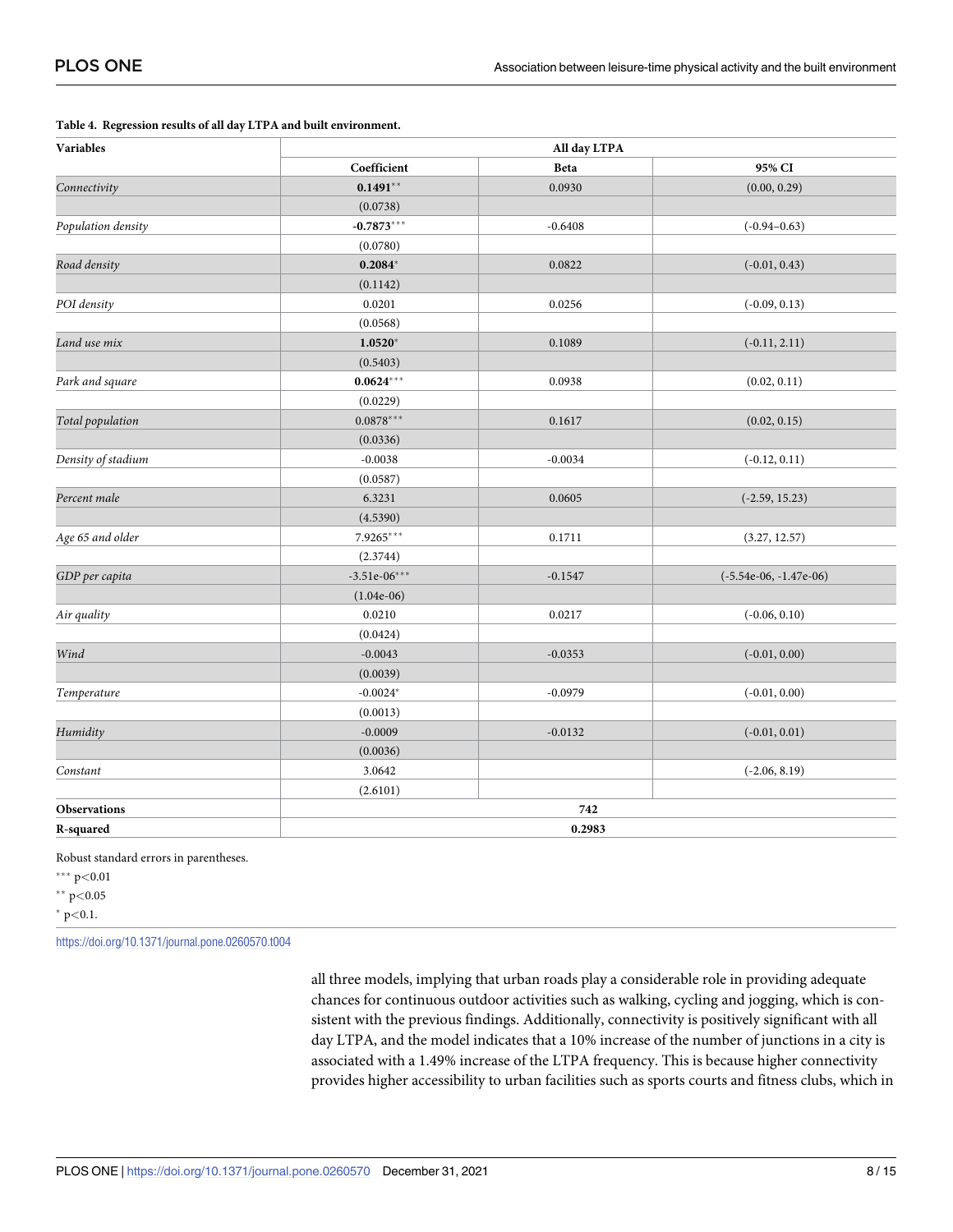| Variables           | <b>Morning LTPA</b> |           |                          | <b>Night LTPA</b> |           |                          |
|---------------------|---------------------|-----------|--------------------------|-------------------|-----------|--------------------------|
|                     | Coefficient         | Beta      | 95% CI                   | Coefficient       | Beta      | 95% CI                   |
| Connectivity        | 0.121               | 0.0733    | $(-0.04, 0.28)$          | $0.182**$         | 0.1092443 | (0.03, 0.33)             |
|                     | (0.0800)            |           |                          | (0.0767)          |           |                          |
| Population density  | $-0.776***$         | $-0.6097$ | $(-0.94, -0.62)$         | $-0.783***$       | $-0.6115$ | $(-0.94, -0.62)$         |
|                     | (0.0819)            |           |                          | (0.0815)          |           |                          |
| Road density        | $0.222*$            | 0.0845    | $(-0.02, 0.46)$          | $0.241**$         | 0.0914    | (0.00, 0.48)             |
|                     | (0.124)             |           |                          | (0.121)           |           |                          |
| POI density         | $0.106*$            | 0.1305    | $(-0.01, 0.22)$          | $-0.0218$         | $-0.0267$ | $(-0.13, 0.09)$          |
|                     | (0.0594)            |           |                          | (0.0558)          |           |                          |
| Land use mix        | $1.010*$            | 0.1009    | $(-0.10, 2.12)$          | $0.971*$          | 0.0967    | $(-0.03, 1.98)$          |
|                     | (0.565)             |           |                          | (0.513)           |           |                          |
| Park and square     | $0.0662***$         | 0.0960    | (0.02, 0.11)             | $0.0613***$       | 0.0886    | (0.02, 0.11)             |
|                     | (0.0240)            |           |                          | (0.0234)          |           |                          |
| Total population    | $0.0811**$          | 0.1439    | (0.01, 0.15)             | $0.182**$         | 0.1915    | (0.04, 0.17)             |
|                     | (0.0354)            |           |                          | (0.0767)          |           |                          |
| Density of stadium  | $-0.0137$           | $-0.0119$ | $(-0.13, 0.11)$          | $-0.783***$       | 0.0043    | $(-0.11, 0.12)$          |
|                     | (0.0605)            |           |                          | (0.0815)          |           |                          |
| Percent male        | 6.369               | 0.0588    | $(-2.71, 15.45)$         | $0.241**$         | 0.0942    | (0.33, 20.17)            |
|                     | (4.625)             |           |                          | (0.121)           |           |                          |
| Age 65 and older    | $7.302***$          | 0.1520    | (2.56, 12.05)            | $-0.0218$         | 0.1719    | (3.32, 13.25)            |
|                     | (2.418)             |           |                          | (0.0558)          |           |                          |
| GDP per capita      | $-4.42e-06***$      | $-0.1882$ | $(-6.55e-06, -2.29e-06)$ | $0.971*$          | $-0.1187$ | $(-4.82e-06, -7.74e-06)$ |
|                     | $(1.09e-06)$        |           |                          | (0.513)           |           |                          |
| Air quality         | 0.0273              | 0.0272    | $(-0.06, 0.12)$          | $0.0613***$       | 0.0091    | $(-0.08, 0.10)$          |
|                     | (0.0462)            |           |                          | (0.0234)          |           |                          |
| Wind                | $-0.00749*$         | $-0.0591$ | $(-0.16, 0.00)$          | $0.108***$        | $-0.0471$ | $(-0.01, 0.00)$          |
|                     | (0.00414)           |           |                          | (0.0329)          |           |                          |
| Average temperature | $-0.00265**$        | $-0.1034$ | $(-0.01, 0.00)$          | 0.00489           | $-0.0822$ | $(-0.01, 0.00)$          |
|                     | (0.00134)           |           |                          | (0.0600)          |           |                          |
| Humidity            | $-0.00608$          | $-0.0823$ | $(-0.01, 0.00)$          | $10.25***$        | 0.2758    | $(-0.01, 0.01)$          |
|                     | (0.00388)           |           |                          | (5.053)           |           |                          |
| Nightlight density  |                     |           |                          | 8.285***          | 0.1632    | (0.10, 0.37)             |
|                     |                     |           |                          | (2.529)           |           |                          |
| Constant            | 1.940               |           | $(-3.44, 7.32)$          | $-2.80e-06***$    |           | $(-10.99, 0.68)$         |
|                     | (2.738)             |           |                          | $(1.03e-06)$      |           |                          |
| <b>Observations</b> |                     | 742       |                          |                   |           | 742                      |
| R-squared           |                     | 0.283     |                          |                   |           | 0.271                    |

<span id="page-8-0"></span>**[Table](#page-6-0) 5. Regression results of morning and night LTPA and built environment.**

Robust standard errors in parentheses.

��� p*<*0.01

�� p*<*0.05

� p*<*0.1.

<https://doi.org/10.1371/journal.pone.0260570.t005>

turn encourages residents to exercise more frequently. Furthermore, higher connectivity is perceived as a BE characteristic that may increase safety from crimes [\[31\]](#page-13-0) and traffic accidents [\[32\]](#page-13-0), especially for night runners and children. Our nighttime model supports the argument about safety concerns (see Table 5), as  $(1)$  the percentage of males only shows a positive and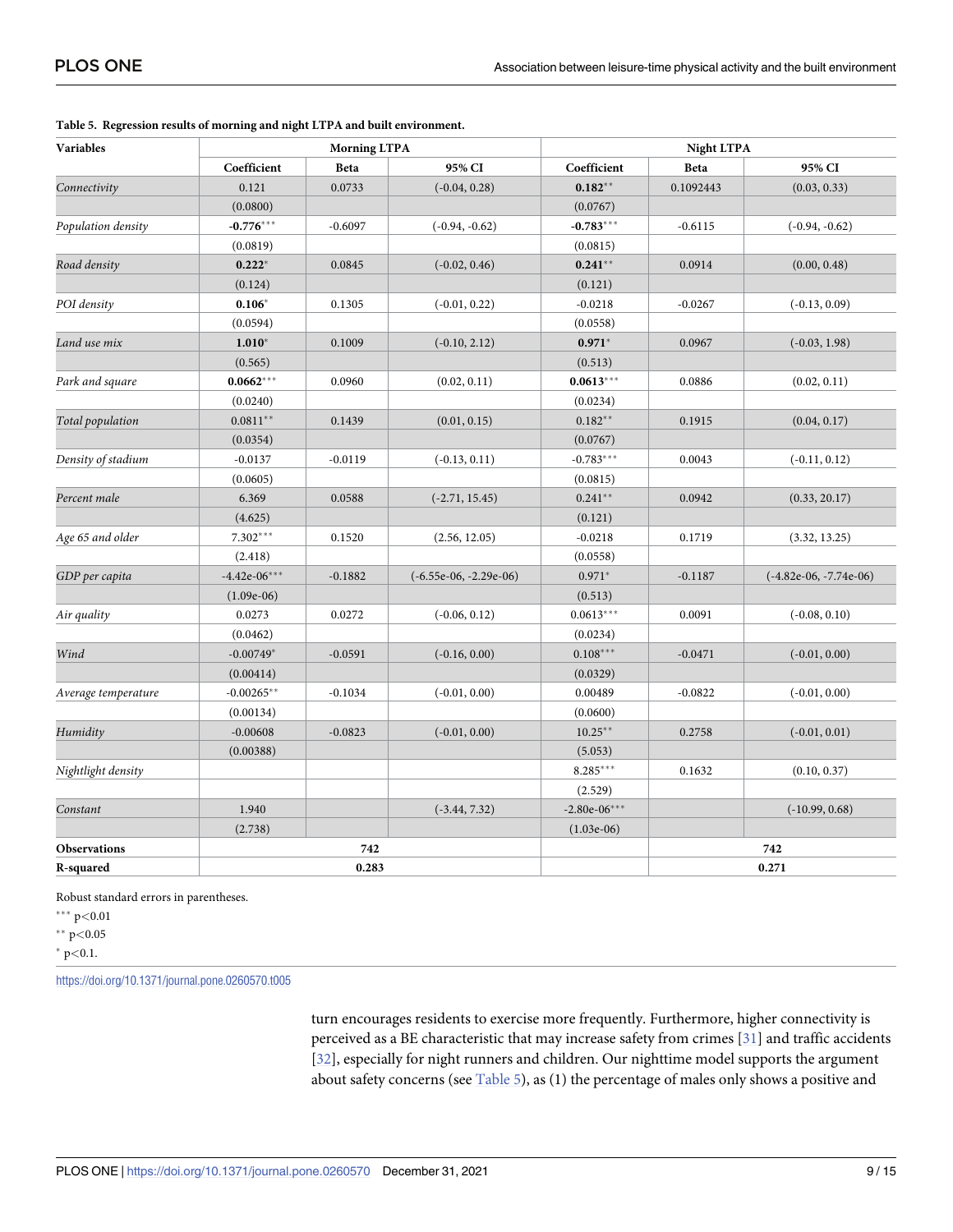<span id="page-9-0"></span>significant correlation with LTPA at night, indicating that male exercisers are the main population from 18:00 to 21:00; and (2) the positively associated night light density also implies safety as a priority concern for night runners. Overall, a well-organized road network provides more opportunities and guarantees of safety for people, enabling them to engage in more outdoor PA.

#### **More open space**

Similar and expected results are also found in the density of parks and squares, which is significantly associated with per capita LTPA in all three models. Doubling the area of parks and squares in a city would bring an increase of the LTPA by more than 6%. A higher density of parks and squares means more open and public space in the city and more opportunities for residents to engage in outdoor activities at a higher frequency. As mentioned in previous studies, citizens can meet and communicate in urban public spaces such as squares, parks, and plazas, enabling the creation of a diverse urban scene [\[33\]](#page-13-0). Within the context of Asian culture, people like to gather and exercise in groups, such as square dances in the morning and evening. Such preference also attracts more people and aggregates into a kind of atmosphere of exercise. Thus, open space plays a vital role in enhancing the overall level of LTPA for urban life.

#### **Lower crowdedness**

The results of these models showed an inverse association of population density with LTPA, implying a decrease of LTPA by nearly 8% for every 10% increase of population density. The population density has historically been thought to exert positive effects on encouraging PA, since higher density is generally associated with smaller blocks, more mixed land use and shorter distance to destinations [\[34\]](#page-13-0). However, higher population density alone does not appear to be a proven factor for increased LTPA, as least as shown in this study. Conversely, a high population density also indicates a high level of crowdedness and busy traffic. Xu et al. [\[35\]](#page-13-0) found the same correlation and their explanations have convinced us that high density scenarios in Chinese cities might be different from other countries, which results in contrary correlations between LTPA and population density. They also suggested that densely settled Chinese cities could hinder LTPA due to decreased availability of PA resources and increased concerns about traffic safety. In addition, we also found that Wang et al. [[36](#page-13-0)] in their empirical analysis for Chinese cities showed participants lived in communities with higher and middle residential density were significantly less likely to achieve sufficient physical activity relative to their counterparts lived in the lower densed communities. They also mentioned that their findings are inconsistent with the majority of literature from Western countries, but in line with their previous study conducted among urban Chinese adolescents in the same city, and they attribute such results to the potential inhibitor to outdoor physical activity caused by higher roads/streets and traffic volume around neighborhoods, which also supported our judgement.

#### **Higher vitality**

In this study, POI density and land use mix represent the level of urban vitality since the higher mixture of functions and higher diversity of interests and attractions in the city could be on behalf of the high vitality of urbanization. Land use mix exhibited significant results in all models at the p*<*0.1 level. The positive coefficients indicate that a balanced mix of different urban functions in a city exerts positive influence on LTPA behaviors. For indoor LTPA, such as swimming or gym fitness, higher POI density and land use mix indicates more chances to find such facilities near home or workplace, which encourage people to participate in more LTPA.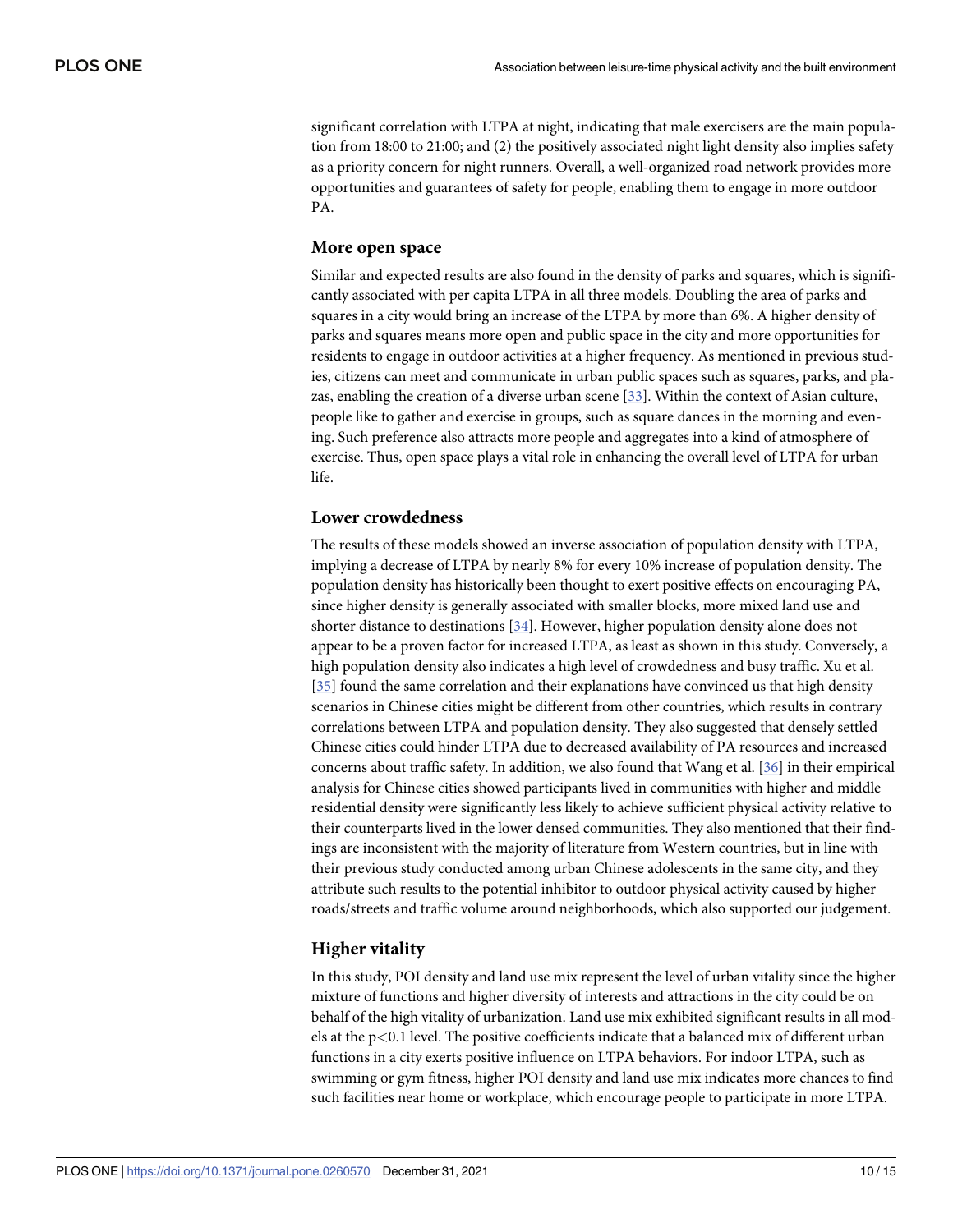<span id="page-10-0"></span>While for outdoor activities, such as walking and jogging, higher vitality is associated with safer environment, which is a major concern for urban sportsman. Although POI density only shows a significant correlation with LTPA in the morning session, the positive coefficient implies that cities with higher POI density may encourage residents to take morning exercise more often. Most groceries and shops open at 6 am and close, approximately, between 8 pm and 9 pm. This timeframe also explains why POI density has less influence on nighttime exercise but shows positive effects on morning exercise, since morning exercise may also relate to the traditional morning market in China, where people have breakfast and engage in simple grocery shopping.

To compare the effects of different BE variables on LTPA, the standardized coefficients (Beta) are also calculated in each model. The Beta coefficients in the regression results also tell us which BE variable has a greater effect on the level of LTPA. For example, all three models imply that population density has greater effects on LTPA than any other BE variables. Larger Beta coefficient of population density indicates that for every increase of one standard deviation in all BE variables, population density would be associated with more change of LTPA in terms of standard deviation. However, it does not indicate that decreasing the population density could be the most effective way to encourage LTPA, and we should notice that it takes much more efforts and longer time to change population density than changing other BE indicators, such as doubling the areas of parks or developing more POIs. While the models could help predicting the changes of LTPA under different planning scenarios. For BE variables that exert positive effects on LTPA, land use mix has a stronger influence than connectivity for all day activities, but the influence is weaker at night, as the closing of stores and office buildings weakens the mix of urban function. As stated above, connectivity as a safety-related attribute exerts stronger impact on night LTPA.

#### **Discussion**

Taking Chinese cities as examples, the present study empirically examined the correlations between LTPA and BE, using the massive LTPA data generated by Codoon, a popular fitness app. Five of six BE attributes—connectivity, road density, land use mix, POI density, and density of parks and squares—were significantly, positively, independently, and linearly related to LTPA in the regression analysis. Our results for connectivity, land use mix, road density, and density of parks and squares are consistent with the previous findings in the literature  $[4-6, 1]$ [37\]](#page-14-0). Moreover, this study provides novel insights into the important role of POI density in encouraging LTPA, especially when Chinese traditions and culture are considered, as few studies have considered POI density as one influential BE factor in LTPA. Population density shows negative effects on LTPA, which, although has no unifying conclusion in previous studies, can also be explained in the Chinese context [[35](#page-13-0)]. This study also sheds light on how LTPA at different times of the day is affected by different BE attributes, particularly for POI density in the morning and connectivity at night. Improved evidence on the relationship between BE and LTPA is crucial, as environments are constantly changing in ways that could have positive or negative effects on whole populations over many years. The present findings support the recommendation that densely distributed and interconnected streets, mixed land use, a higher level of POI density and accessibility to parks and squares should be prioritized when designing PA-supportive environments.

The added value of this paper includes the following: (1) new technology and new data have been proven to have great potential in answering some classical issues; (2) an analysis of nationwide data was designed to improve the quality of evidence by examining a broader range of BE and LTPA behaviors with a much larger sample size; (3) comparable objective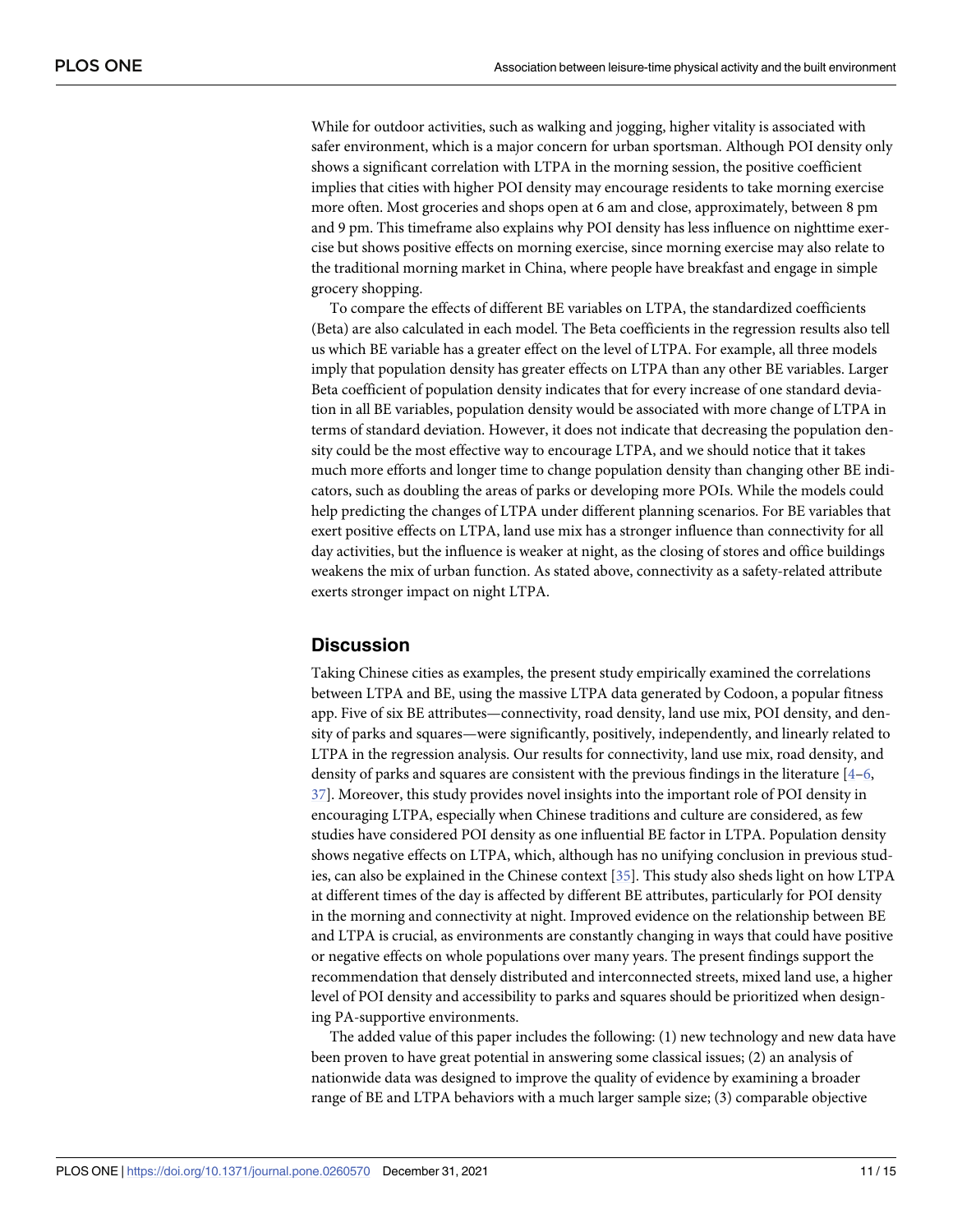<span id="page-11-0"></span>measures of BE and LTPA are proposed that can be duplicated worldwide; (4) the behavior of engaging in LTPA varies at different times of the day, as do BE and the correlation between them; and (5) the findings of this study advocate collaboration between public health proponents and other sectors, including urban planning authorities, to promote PA-supportive development.

Several limitations are notable as well. First, although Codoon app has a large share in Chinese users, indicating a good sample for national analysis, there are still other popular activity app, such as Keep, Yund that have large user groups, which might cause potential bias to our dataset due to the users' self-selection. Second, some data, such has the Landscan population data is from the year of 2016, due to the availability of data when the analysis was conducted. Road density is used as the best proxy of sidewalks and bike lanes, as these GIS data are quite limited in China. Third, the frequency of LTPA reflects only one basic aspect of PA, while activity type and duration are not included at this stage of the study. In addition, educational attainment [\[17,](#page-13-0) [38\]](#page-14-0) and employment status [[18](#page-13-0)] have all been found to moderate associations with PA, albeit inconsistently, however, they are not included as control variables in the paper due to data limitations for redefined natural cities.

LTPA, especially outdoor activities, may exhibit seasonal patterns. Although the Codoon database includes the LTPA from January to June in 2018, they were aggregated to a cross-sectional dataset due to privacy reasons, which weakens the seasonal fluctuations, as well as the influences of temperature, wind speed and humidity, as these were calculated as averaged across 6 months.

Admittedly, an individual study cannot make the fullest use of the massive amount of data provided by Codoon. With such fine-scale LTPA data, we are able to examine how intracityand neighborhood-level BE factors are related to PA, as well as how these patterns might shift between seasons in our future studies. In addition, Codoon has more than 100 million registered users in 210 countries worldwide. The interaction effects between or among BE variables could be tested with existing data to examine whether the expected influence from higher density is dependent on other BE indicators. More LTPA-related BE variables could be included in the regression analysis if data become available, such as the density of sidewalks, bike lanes and facilities, and factors affecting road intersection quality, such as crosswalks, overpasses or underground passages. Furthermore, prospective studies and quasi-experimental evaluations in applicable locations could be conducted to isolate the influences from BE.

#### **Supporting information**

**S1 [File.](http://www.plosone.org/article/fetchSingleRepresentation.action?uri=info:doi/10.1371/journal.pone.0260570.s001) Anonymized Codoon data at city level.** (DTA)

#### **Author Contributions**

**Conceptualization:** Long Chen, Ying Long. **Data curation:** Zhaoxi Zhang, Ying Long. **Formal analysis:** Long Chen, Zhaoxi Zhang. **Methodology:** Long Chen, Zhaoxi Zhang, Ying Long. **Project administration:** Ying Long. **Resources:** Long Chen. **Software:** Long Chen.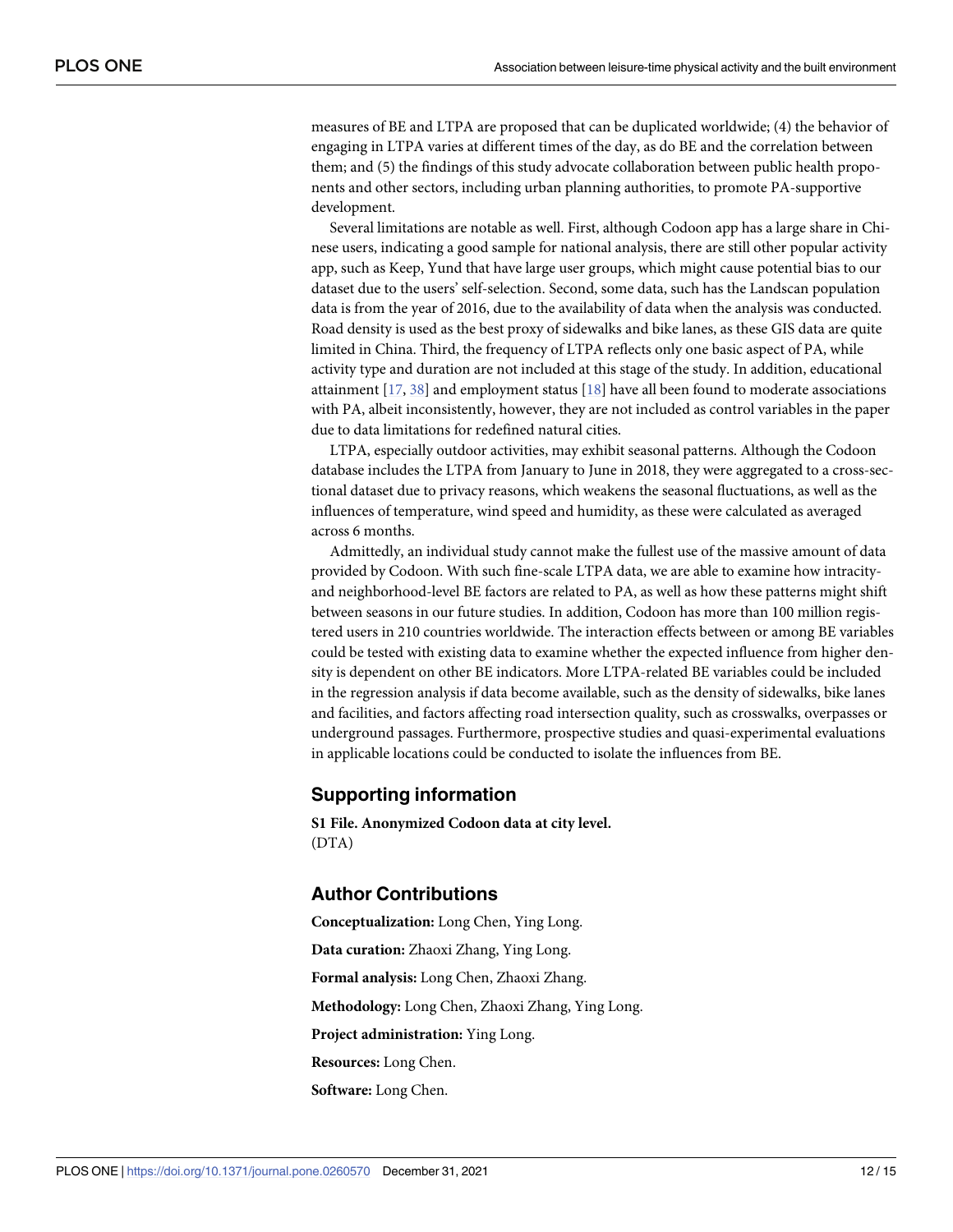<span id="page-12-0"></span>**Supervision:** Ying Long.

**Validation:** Long Chen, Zhaoxi Zhang.

**Visualization:** Long Chen.

**Writing – original draft:** Long Chen.

**Writing – review & editing:** Long Chen, Zhaoxi Zhang, Ying Long.

#### **References**

- **[1](#page-0-0).** Mohr DJ, Townsend JS, Pritchard T. Rethinking middle school physical education: Combining lifetime leisure activities and sport education to encourage physical activity. The Physical Educator. 2006 Jan 24; 63(1).
- **[2](#page-0-0).** Consolvo S, Everitt K, Smith I, Landay JA. Design requirements for technologies that encourage physical activity. InProceedings of the SIGCHI conference on Human Factors in computing systems 2006 Apr 22 (pp. 457–466).
- **[3](#page-0-0).** Gunner KB, Atkinson PM, Nichols J, Eissa MA. Health promotion strategies to encourage physical activity in infants, toddlers, and preschoolers. Journal of Pediatric Health Care. 2005 Jul 1; 19(4):253–8. <https://doi.org/10.1016/j.pedhc.2005.05.002> PMID: [16010266](http://www.ncbi.nlm.nih.gov/pubmed/16010266)
- **[4](#page-0-0).** Forsyth A, Hearst M, Oakes JM, Schmitz KH. Design and destinations: factors influencing walking and total physical activity. Urban Studies. 2008 Aug; 45(9):1973–96.
- **5.** Bauman AE, Reis RS, Sallis JF, Wells JC, Loos RJ, Martin BW, Lancet Physical Activity Series Working Group. Correlates of physical activity: why are some people physically active and others not?. The lancet. 2012 Jul 21; 380(9838):258–71.
- **[6](#page-0-0).** Sallis JF, Cerin E, Conway TL, Adams MA, Frank LD, Pratt M, et al. Physical activity in relation to urban environments in 14 cities worldwide: a cross-sectional study. The Lancet. 2016 May 28; 387 (10034):2207–17. [https://doi.org/10.1016/S0140-6736\(15\)01284-2](https://doi.org/10.1016/S0140-6736%2815%2901284-2) PMID: [27045735](http://www.ncbi.nlm.nih.gov/pubmed/27045735)
- **[7](#page-1-0).** Barnett DW, Barnett A, Nathan A, Van Cauwenberg J, Cerin E. Built environmental correlates of older adults' total physical activity and walking: a systematic review and meta-analysis. International Journal of Behavioral Nutrition and Physical Activity. 2017 Dec 1; 14(1):103. [https://doi.org/10.1186/s12966-](https://doi.org/10.1186/s12966-017-0558-z) [017-0558-z](https://doi.org/10.1186/s12966-017-0558-z) PMID: [28784183](http://www.ncbi.nlm.nih.gov/pubmed/28784183)
- **[8](#page-1-0).** King AC, Sallis JF, Frank LD, Saelens BE, Cain K, Conway TL, et al. Aging in neighborhoods differing in walkability and income: associations with physical activity and obesity in older adults. Social science & medicine. 2011 Nov 1; 73(10):1525–33. <https://doi.org/10.1016/j.socscimed.2011.08.032> PMID: [21975025](http://www.ncbi.nlm.nih.gov/pubmed/21975025)
- **[9](#page-1-0).** Humpel N, Owen N, Leslie E. Environmental factors associated with adults' participation in physical activity: a review. American journal of preventive medicine. 2002 Apr 1; 22(3):188–99. [https://doi.org/](https://doi.org/10.1016/s0749-3797%2801%2900426-3) [10.1016/s0749-3797\(01\)00426-3](https://doi.org/10.1016/s0749-3797%2801%2900426-3) PMID: [11897464](http://www.ncbi.nlm.nih.gov/pubmed/11897464)
- **[10](#page-1-0).** Hino AA, Reis RS, Sarmiento OL, Parra DC, Brownson RC. The built environment and recreational physical activity among adults in Curitiba, Brazil. Preventive medicine. 2011 Jun 1; 52(6):419–22. <https://doi.org/10.1016/j.ypmed.2011.03.019> PMID: [21497165](http://www.ncbi.nlm.nih.gov/pubmed/21497165)
- **[11](#page-1-0).** Tsunoda K, Tsuji T, Kitano N, Mitsuishi Y, Yoon JY, Yoon J, et al. Associations of physical activity with neighborhood environments and transportation modes in older Japanese adults. Preventive medicine. 2012 Aug 1; 55(2):113–8. <https://doi.org/10.1016/j.ypmed.2012.05.013> PMID: [22634110](http://www.ncbi.nlm.nih.gov/pubmed/22634110)
- **[12](#page-1-0).** Van Cauwenberg J, De Bourdeaudhuij I, De Meester F, Van Dyck D, Salmon J, Clarys P, et al. Relationship between the physical environment and physical activity in older adults: a systematic review. Health & place. 2011 Mar 1; 17(2):458–69. <https://doi.org/10.1016/j.healthplace.2010.11.010> PMID: [21257333](http://www.ncbi.nlm.nih.gov/pubmed/21257333)
- **[13](#page-1-0).** Welk GJ, Schaben JA, Morrow JR Jr. Reliability of accelerometry-based activity monitors: a generalizability study. Medicine and science in sports and exercise. 2004 Sep 1; 36(9):1637–45. PMID: [15354049](http://www.ncbi.nlm.nih.gov/pubmed/15354049)
- **[14](#page-1-0).** Almanza E, Jerrett M, Dunton G, Seto E, Pentz MA. A study of community design, greenness, and physical activity in children using satellite, GPS and accelerometer data. Health & place. 2012 Jan 1; 18 (1):46–54.
- **[15](#page-1-0).** Norman GJ, Nutter SK, Ryan S, Sallis JF, Calfas KJ, Patrick K. Community design and access to recreational facilities as correlates of adolescent physical activity and body-mass index. Journal of physical activity and health. 2006 Feb 1; 3(s1):S118–28. <https://doi.org/10.1123/jpah.3.s1.s118> PMID: [28834510](http://www.ncbi.nlm.nih.gov/pubmed/28834510)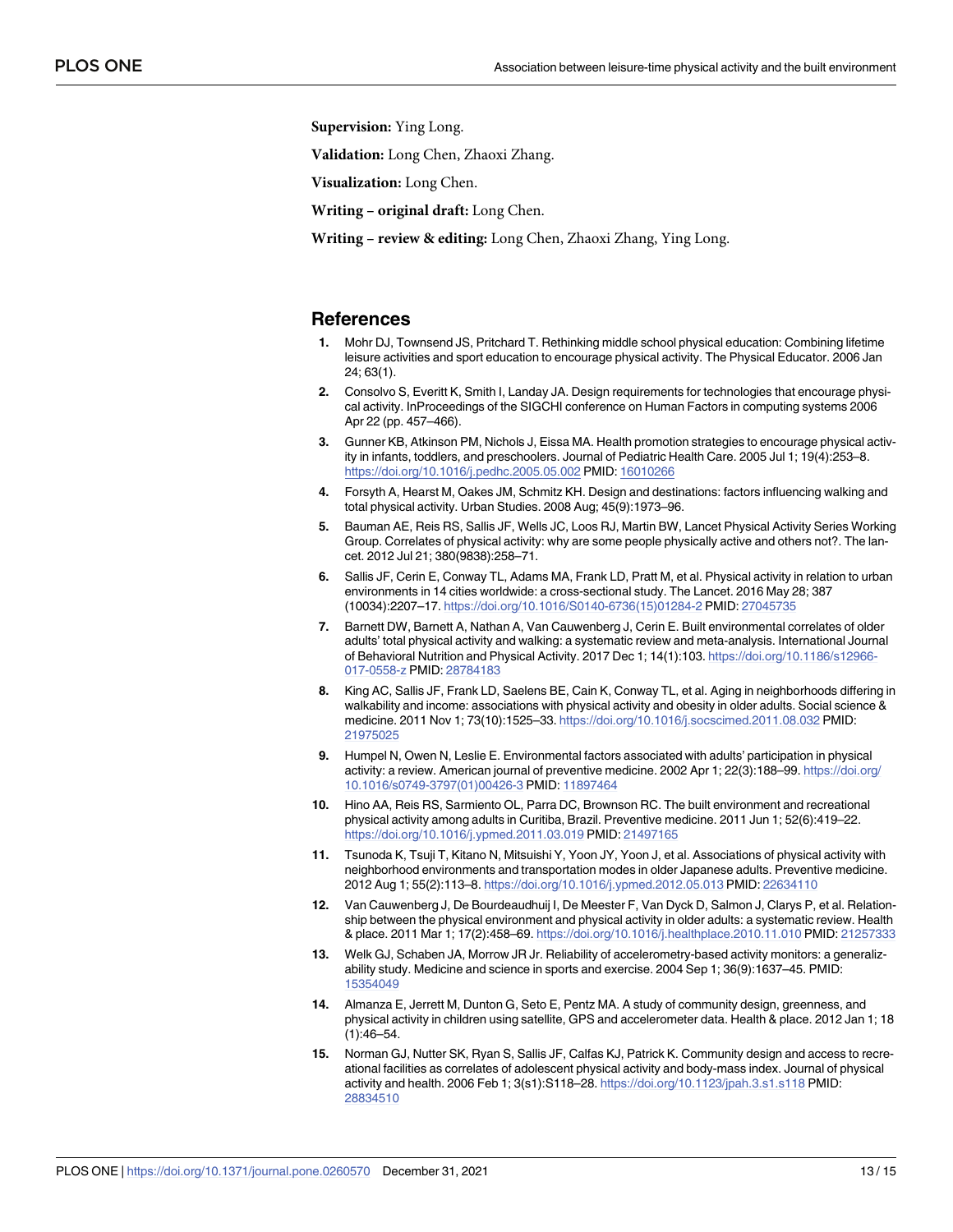- <span id="page-13-0"></span>**[16](#page-3-0).** Hallal PC, Reis RS, Parra DC, Hoehner C, Brownson RC, Simões EJ. Association between perceived environmental attributes and physical activity among adults in Recife, Brazil. Journal of physical activity and health. 2010 Jan 1; 7(s2):S213–22. <https://doi.org/10.1123/jpah.7.s2.s213> PMID: [20702909](http://www.ncbi.nlm.nih.gov/pubmed/20702909)
- **[17](#page-11-0).** Cerin E, Lee KY, Barnett A, Sit CH, Cheung MC, Chan WM. Objectively-measured neighborhood environments and leisure-time physical activity in Chinese urban elders. Preventive Medicine. 2013 Jan 1; 56(1):86–9. <https://doi.org/10.1016/j.ypmed.2012.10.024> PMID: [23137445](http://www.ncbi.nlm.nih.gov/pubmed/23137445)
- **[18](#page-1-0).** Cerin E, Nathan A, Van Cauwenberg J, Barnett DW, Barnett A. The neighbourhood physical environment and active travel in older adults: a systematic review and meta-analysis. International journal of behavioral nutrition and physical activity. 2017 Dec; 14(1):1–23. [https://doi.org/10.1186/s12966-017-](https://doi.org/10.1186/s12966-017-0471-5) [0471-5](https://doi.org/10.1186/s12966-017-0471-5) PMID: [28166790](http://www.ncbi.nlm.nih.gov/pubmed/28166790)
- **[19](#page-1-0).** Song Y, Long Y, Wu P, Wang X. Are all cities with similar urban form or not? Redefining cities with ubiquitous points of interest and evaluating them with indicators at city and block levels in China. International Journal of Geographical Information Science. 2018 Dec 2; 32(12):2447–76.
- **[20](#page-3-0).** Hinckson E, Cerin E, Mavoa S, Smith M, Badland H, Stewart T, et al. Associations of the perceived and objective neighborhood environment with physical activity and sedentary time in New Zealand adolescents. International journal of behavioral nutrition and physical activity. 2017 Dec 1; 14(1):145. [https://](https://doi.org/10.1186/s12966-017-0597-5) [doi.org/10.1186/s12966-017-0597-5](https://doi.org/10.1186/s12966-017-0597-5) PMID: [29065897](http://www.ncbi.nlm.nih.gov/pubmed/29065897)
- **[21](#page-3-0).** Rodrı´guez DA, Joo J. The relationship between non-motorized mode choice and the local physical environment. Transportation Research Part D: Transport and Environment. 2004 Mar 1; 9(2):151–73.
- **[22](#page-3-0).** Lindsey G, Han Y, Wilson J, Yang J. Neighborhood correlates of urban trail use. Journal of Physical activity and health. 2006 Feb 1; 3(s1):S139–57. <https://doi.org/10.1123/jpah.3.s1.s139> PMID: [28834516](http://www.ncbi.nlm.nih.gov/pubmed/28834516)
- **[23](#page-3-0).** Handy S, Cao X, Mokhtarian PL. Self-selection in the relationship between the built environment and walking: Empirical evidence from Northern California. Journal of the American Planning Association. 2006 Mar 31; 72(1):55–74.
- **[24](#page-3-0).** Hillsdon M, Panter J, Foster C, Jones A. Equitable access to exercise facilities. American journal of preventive medicine. 2007 Jun 1; 32(6):506–8. <https://doi.org/10.1016/j.amepre.2007.02.018> PMID: [17533066](http://www.ncbi.nlm.nih.gov/pubmed/17533066)
- **[25](#page-4-0).** Yue Y, Zhuang Y, Yeh AG, Xie JY, Ma CL, Li QQ. Measurements of POI-based mixed use and their relationships with neighbourhood vibrancy. International Journal of Geographical Information Science. 2017 Apr 3; 31(4):658–75.
- **[26](#page-4-0).** Liu J, Deng Y, Wang Y, Huang H, Du Q, Ren F. Urban nighttime leisure space mapping with nighttime light images and POI data. Remote Sensing. 2020 Jan; 12(3):541.
- **[27](#page-4-0).** Hou N, Popkin BM, Jacobs DR Jr, Song Y, Guilkey D, Lewis CE, et al. Longitudinal associations between neighborhood-level street network with walking, bicycling, and jogging: the CARDIA study. Health & place. 2010 Nov 1; 16(6):1206–15.
- **[28](#page-4-0).** Kärmeniemi M, Lankila T, Ikäheimo T, Koivumaa-Honkanen H, Korpelainen R. The built environment as a determinant of physical activity: a systematic review of longitudinal studies and natural experiments. Annals of behavioral medicine. 2018 Mar; 52(3):239–51. <https://doi.org/10.1093/abm/kax043> PMID: [29538664](http://www.ncbi.nlm.nih.gov/pubmed/29538664)
- **[29](#page-4-0).** Brownson RC, Hoehner CM, Day K, Forsyth A, Sallis JF. Measuring the built environment for physical activity: state of the science. American journal of preventive medicine. 2009 Apr 1; 36(4):S99–123. <https://doi.org/10.1016/j.amepre.2009.01.005> PMID: [19285216](http://www.ncbi.nlm.nih.gov/pubmed/19285216)
- **[30](#page-4-0).** Zhang R, Wulff H, Duan Y, Wagner P. Associations between the physical environment and park-based physical activity: A systematic review. Journal of sport and health science. 2019 Sep 1; 8(5):412–21. <https://doi.org/10.1016/j.jshs.2018.11.002> PMID: [31534816](http://www.ncbi.nlm.nih.gov/pubmed/31534816)
- **[31](#page-8-0).** Jacobs J. The death and life of great American cities (Vintage, New York). Originally published in 1961.
- **[32](#page-8-0).** Carver A, Timperio A, Crawford D. Playing it safe: The influence of neighbourhood safety on children's physical activity—A review. Health & place. 2008 Jun 1; 14(2):217–27. [https://doi.org/10.1016/j.](https://doi.org/10.1016/j.healthplace.2007.06.004) [healthplace.2007.06.004](https://doi.org/10.1016/j.healthplace.2007.06.004) PMID: [17662638](http://www.ncbi.nlm.nih.gov/pubmed/17662638)
- **[33](#page-9-0).** Amin A. Collective culture and urban public space. City. 2008 Apr 1; 12(1):5–24.
- **[34](#page-9-0).** Cervero R, Kockelman K. Travel demand and the 3Ds: Density, diversity, and design. Transportation research. Part D, Transport and environment. 1997 Sep 1; 2(3):199–219.
- **[35](#page-9-0).** Xu Q, Park Y, Huang X, Hollenbeck A, Blair A, Schatzkin A, et al. Physical activities and future risk of Parkinson disease. Neurology. 2010 Jul 27; 75(4):341–8. [https://doi.org/10.1212/WNL.](https://doi.org/10.1212/WNL.0b013e3181ea1597) [0b013e3181ea1597](https://doi.org/10.1212/WNL.0b013e3181ea1597) PMID: [20660864](http://www.ncbi.nlm.nih.gov/pubmed/20660864)
- **[36](#page-9-0).** Wang Z, Qin Z, He J, Ma Y, Ye Q, Xiong Y, Xu F. The association between residential density and physical activity among urban adults in regional China. BMC public health. 2019 Dec; 19(1):1–7. [https://doi.](https://doi.org/10.1186/s12889-018-6343-3) [org/10.1186/s12889-018-6343-3](https://doi.org/10.1186/s12889-018-6343-3) PMID: [30606151](http://www.ncbi.nlm.nih.gov/pubmed/30606151)